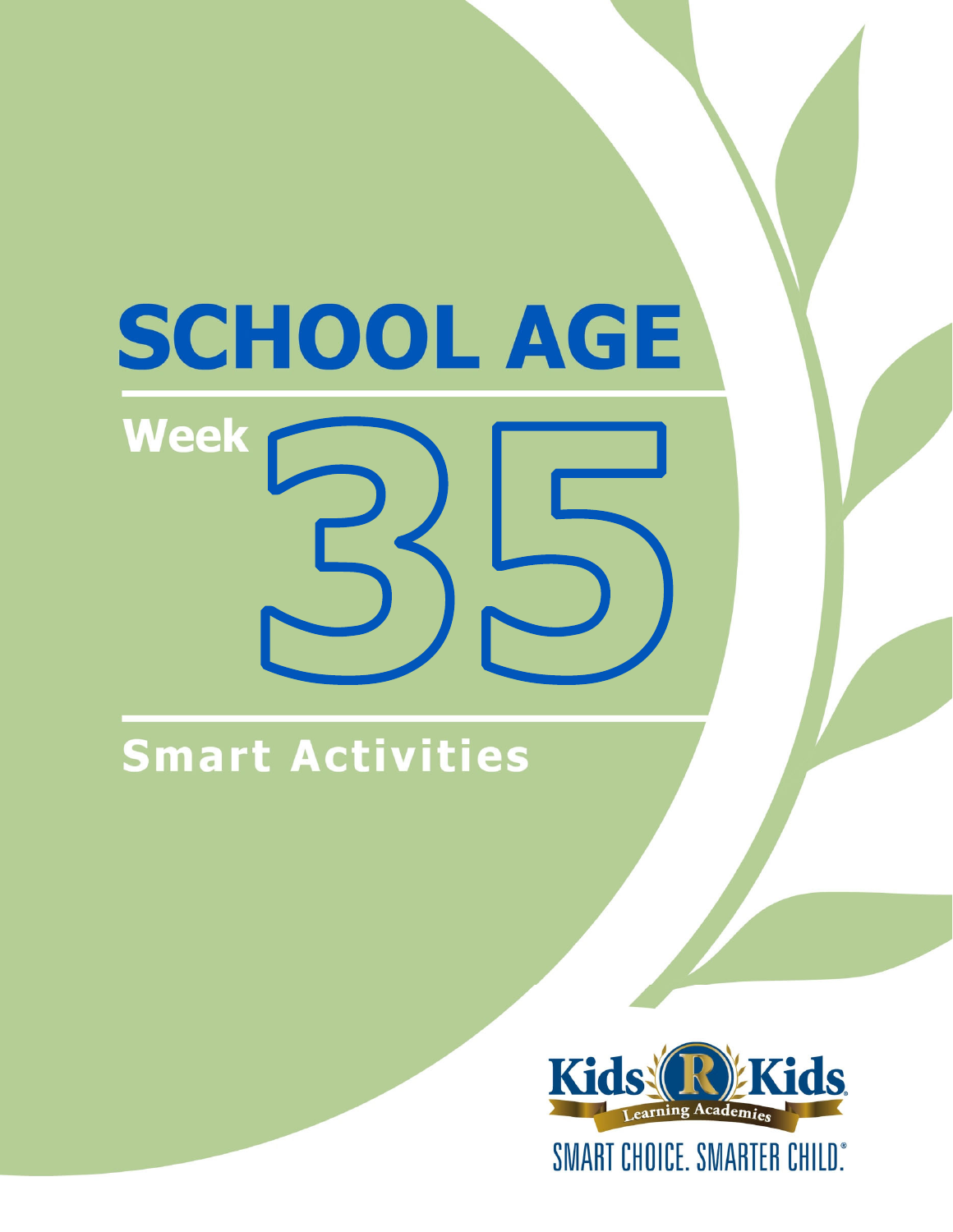# Day 1 **Week 35**

# **Yardstick Lever Ping Pong Ball Launcher**

apply a downward force to one sk<br>ng balls in the plastic cups) flying<br>loser the can is to the cups, the le **What is a lever and how does it work?** A lever is a simple machine made from a rigid beam (which will be the yardstick) and a fulcrum (which will be the can). When you apply a downward force to one side, it has an opposite reaction, sending the unattached load (the ping-pong balls in the plastic cups) flying. You can change the amount of effort it takes to move those balls: the closer the can is to the cups, the less work it takes to move the projectiles.

**Materials:** metal can (like a coffee can), paper, markers, painters' tape, yardstick, low heat hot glue gun (adult assistance needed), glue sticks, 9 oz. plastic cups (4), rubber band, ping pong balls **Preparation:** Gather materials.

### **Instructions:**

- 1. Decorate your paper using markers. You will use this paper to wrap around the can. (This is an optional step.)
- 2. Cover the can with your paper and secure with tape.
- 3. Use a hot glue gun to attach the plastic cups to one end of the yardstick (this is an adult's job).
- 4. Secure the can to the middle of the yardstick with a rubber band.
- 5. Place ping pong balls or other small objects in the cups. Then, stomp or press down firmly on the free end of the yardstick to launch the projectiles across the room.



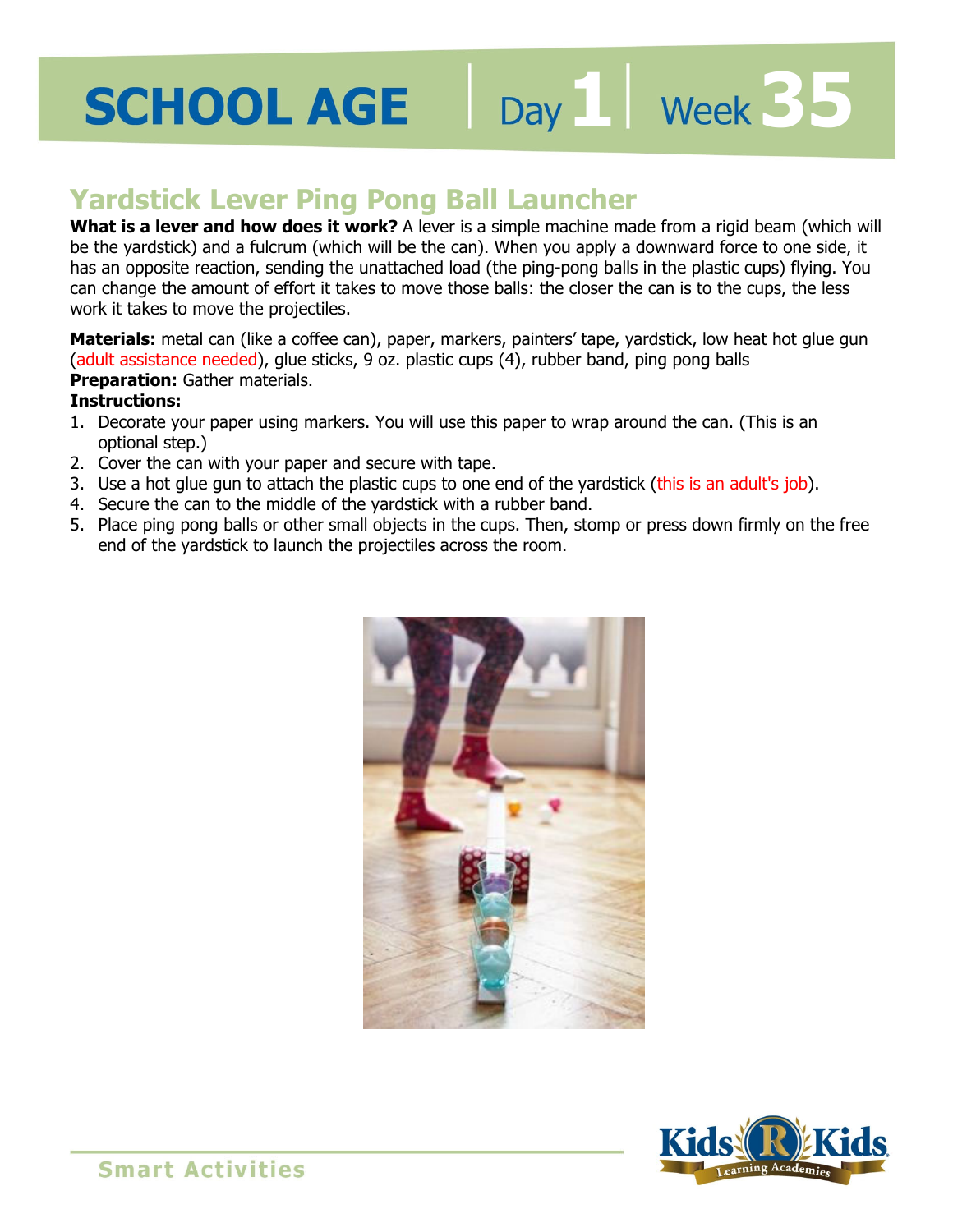# **Marbling Masterpiece**

**Materials:** shaving cream, toothpick, aluminum foil, paper, food coloring

#### **Preparation:** Gather materials.

#### **Instructions:**

per). Fold up the sides making a l 1. Lay out your aluminum foil (make sure it is bigger than your paper). Fold up the sides making a box to prevent the shaving cream from leaking out.

Day 2 Week 35

- 2. Spray shaving cream in your aluminum foil tray and spread out. Now begin to add food coloring and use your toothpick to swirl in the shaving cream until you get a pattern you love.
- 3. Place your paper gently into the shaving cream mix and gently lift.
- 4. Lay it right side up and allow to dry.
- 5. You can take your toothpick and swirl it again to make another masterpiece or just have fun mixing the shaving cream with your hands.



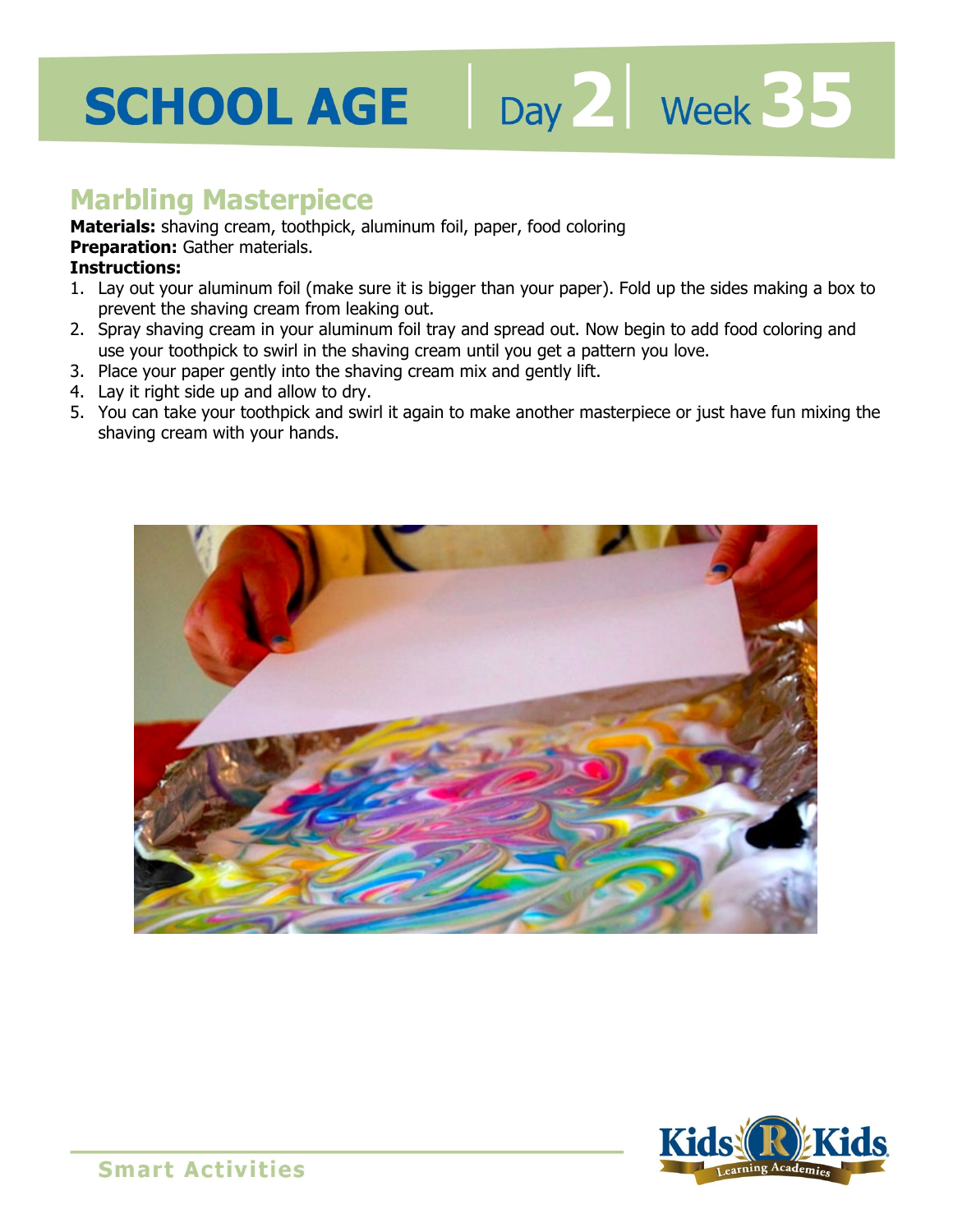# **My Wonder Turner**

**Thaumatrope:** a card with different pictures on opposite sides, such as a horse on one side and a rider on the other, which appear as if combined when the card is twirled rapidly, thus illustrating the persistence of visual impressions.

Day 2 | Week 35

rapidly, thus indstrating the persi<br>encil, markers, scissors, double si **Materials:** cardstock, something round (for tracing even circles), pencil, markers, scissors, double sided tape, straws

**Preparation:** Gather materials.

### **Instructions:**

- 1. Take your cardstock and your round object. Trace and cut out two identical circles.
- 2. Draw two images which "go together." Some examples could be a bird and a cage or a goldfish and a fishbowl. Think about items that go together and make it your own, the possibilities are endless.
- 3. To align the drawings, stack the paper circles and press hard with a pencil around the outline of the first image. The image impression will be on the 2nd circle and you easily align the images appropriately.
- 4. Place a piece of double-sided tape on the straw and apply the first paper circle. Flip over and apply second piece of tape. Carefully align the images back-to-back and press to secure.
- 5. Now take the straw in the palm of your hands and rub together causing the thaumatrope to turn fast. Watch your pictures as they become one.



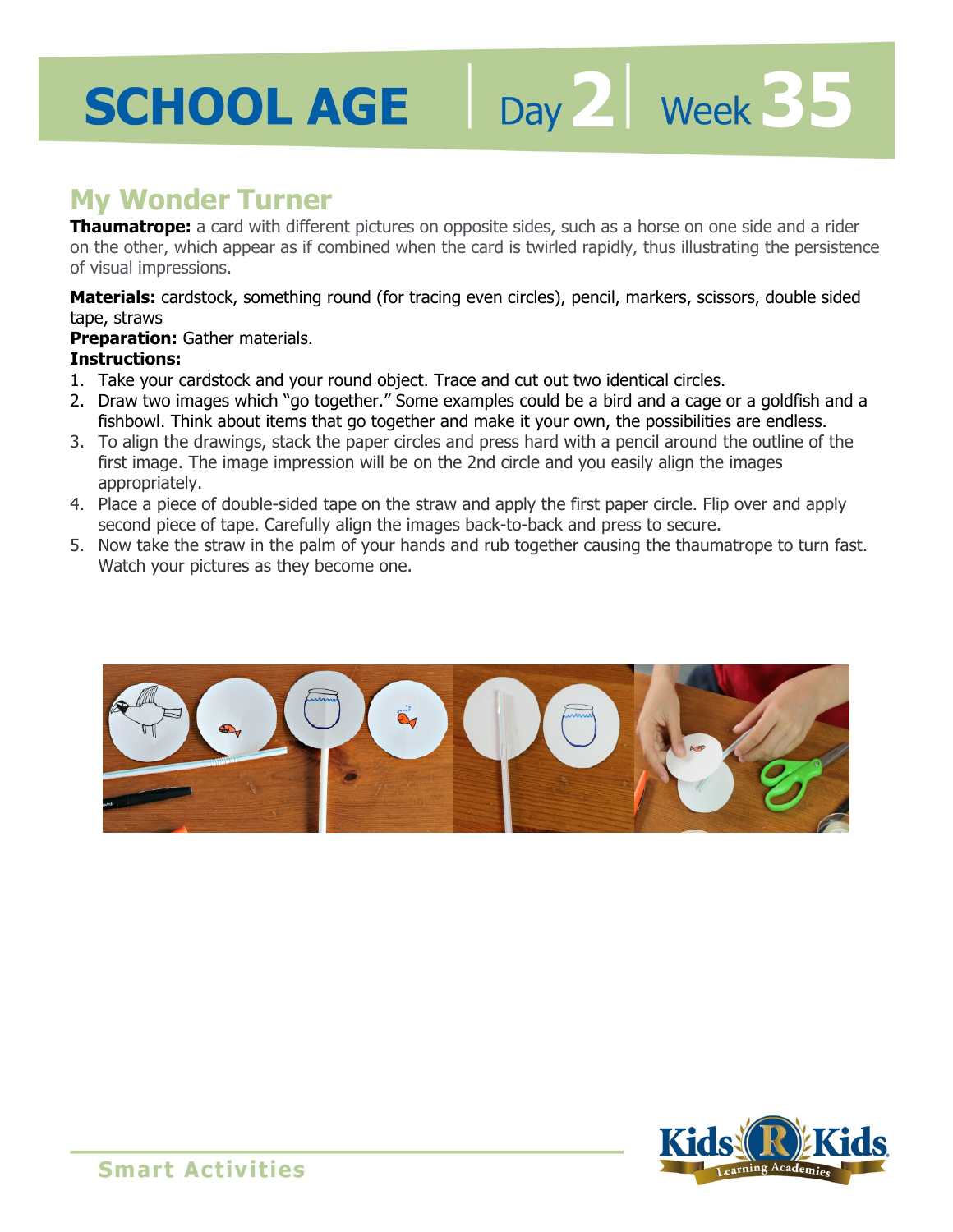# **Index Card Sound Spinner**

**Materials:** index cards, markers, jumbo craft sticks, medium width rubber bands, craft foam, tape, scissors, string

#### **Preparation:** Gather materials.

#### **Instructions:**

- scissors, sunig<br>**Preparation:** Gather materials.<br>**Instructions:**<br>1. Decorate and color your index cards using your markers. Make a fun pattern such as a checkerboard or triangles or diamond shapes in two different colors.
- 2. Next, tape one card to each side of the craft stick.
- 3. Cut two strips of craft foam, 4" long by ½" wide. Fold the strips in half and tape around each end of the craft stick.
- 4. Stretch a rubber band around the length of the craft stick.
- 5. Cut a length of string ¾ length of your arm.
- 6. Tie the string to the craft stick, slipping it under your rubber band.
- 7. Grasp the end of the string.
- 8. Now spin your newly created noise maker as fast as you can.





Day 3 | Week 35

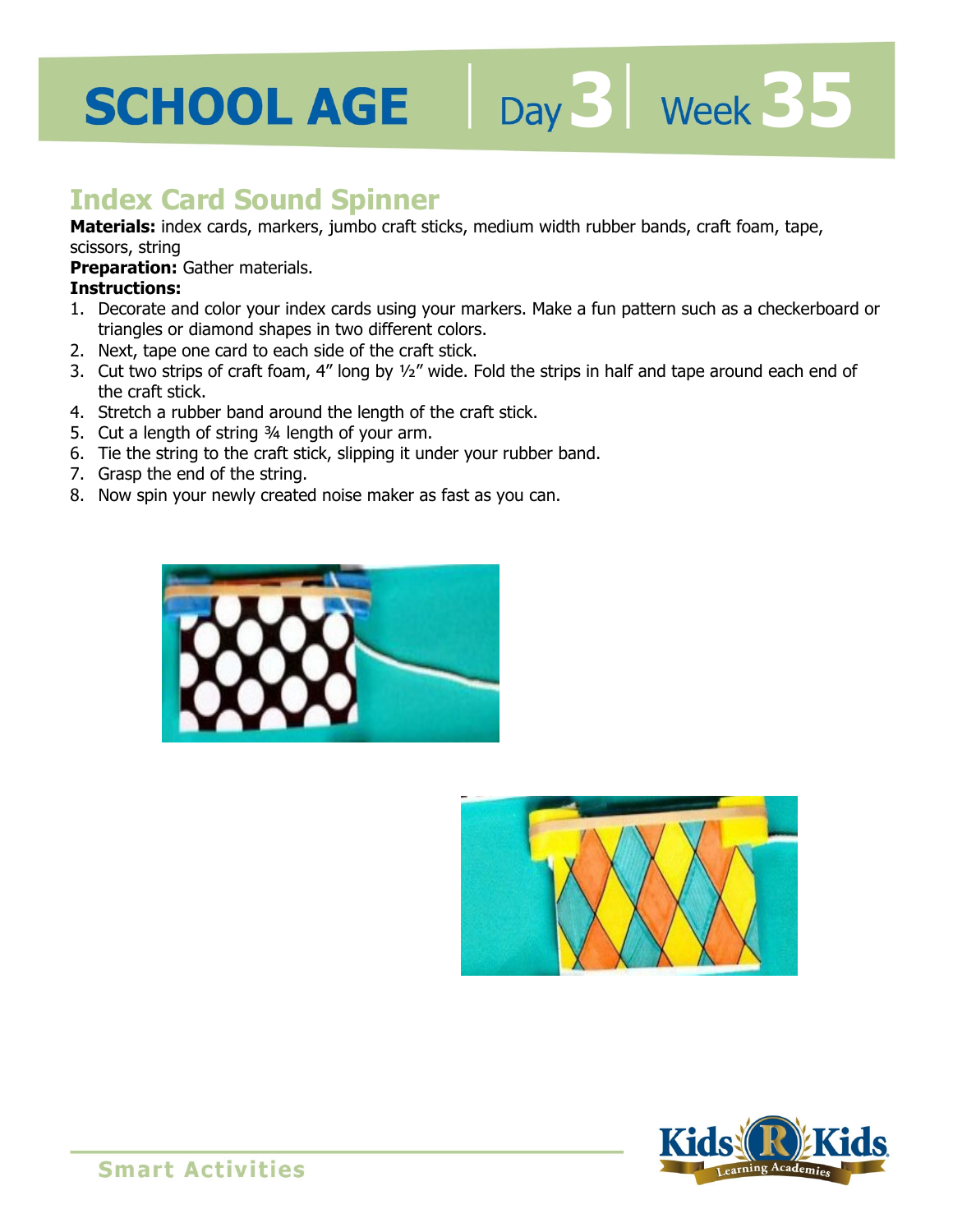# **5CHOOL AGE** Day Week 35

### **Ball in a Tube Game**

**Materials:** cardboard tubes (cut down), yarn or string, markers, scissors, 1½" wooden bead **Preparation:** Gather materials.

- 1. Cut your tube to the desired size.
- 2. Now, using your markers decorate your tube.
- **Preparation:** Gather matenals.<br>1. Cut your tube to the desired size.<br>2. Now, using your markers decorate your tube.<br>3. Thread yarn through your bead and tie off, leaving about two inches hanging. Then, thread through the cardboard tube and tie off.
- 4. You are done!
- 5. Now, it is time to play with your new ball and tube game. Make one for a friend and see who can get the ball in the fastest and the most times.



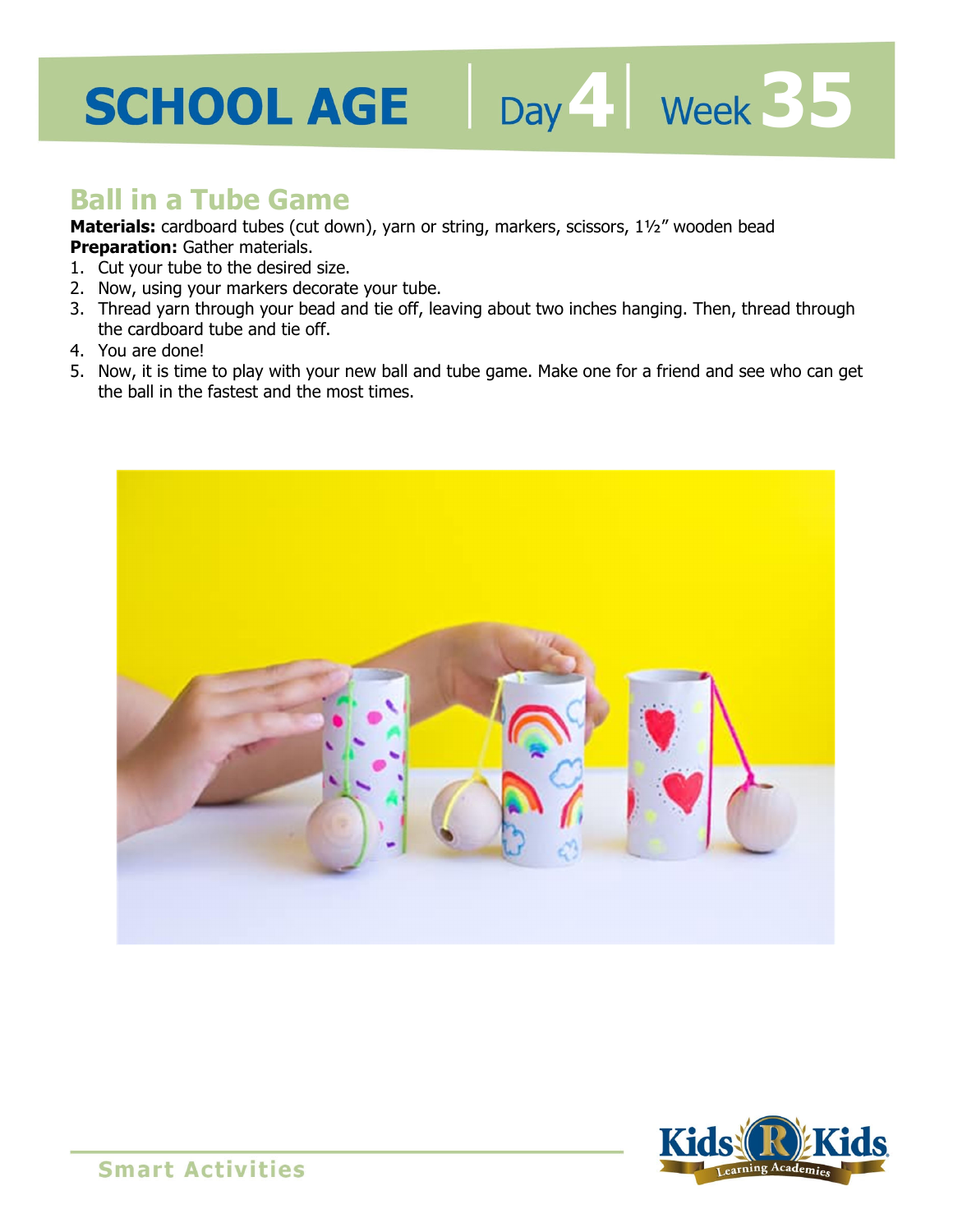# **Floating Ping-Pong Ball**

**Materials:** bendy straws, ping pong ball, markers

### **Preparation:** Gather materials.

#### **Instructions:**

- 1. Take your ping pong ball and design it using the markers.
- 2. Allow time for it to dry.
- 3. Bend your straw at a 90-degree angle.
- 4. Hold it in one hand so the short portion of the straw is at the end and pointing up.
- 5. Place your ping pong ball on the bendy part and the other part in your mouth.
- 6. Holding the ping pong ball with two fingers begin to blow air into the straw as you slowly release the ping pong ball.

Day 4 Week 35

- 7. See how long you can keep it up in the air. Time it and challenge a friend.
- 8. Challenge yourself and place the ball on the end again and suck in air and see how long you can hold the ball in place without it falling.
- 9. Another challenge: Does the length of the straw affect the ping-pong ball? Try cutting some straws shorter and testing it out!
- 10. Look up this website: https://www.stevespanglerscience.com/lab/experiments/flying-ping-pong-ball/. Have some fun doing these experiments: Floating Ping-Pong Balls and Flying Toilet Paper.